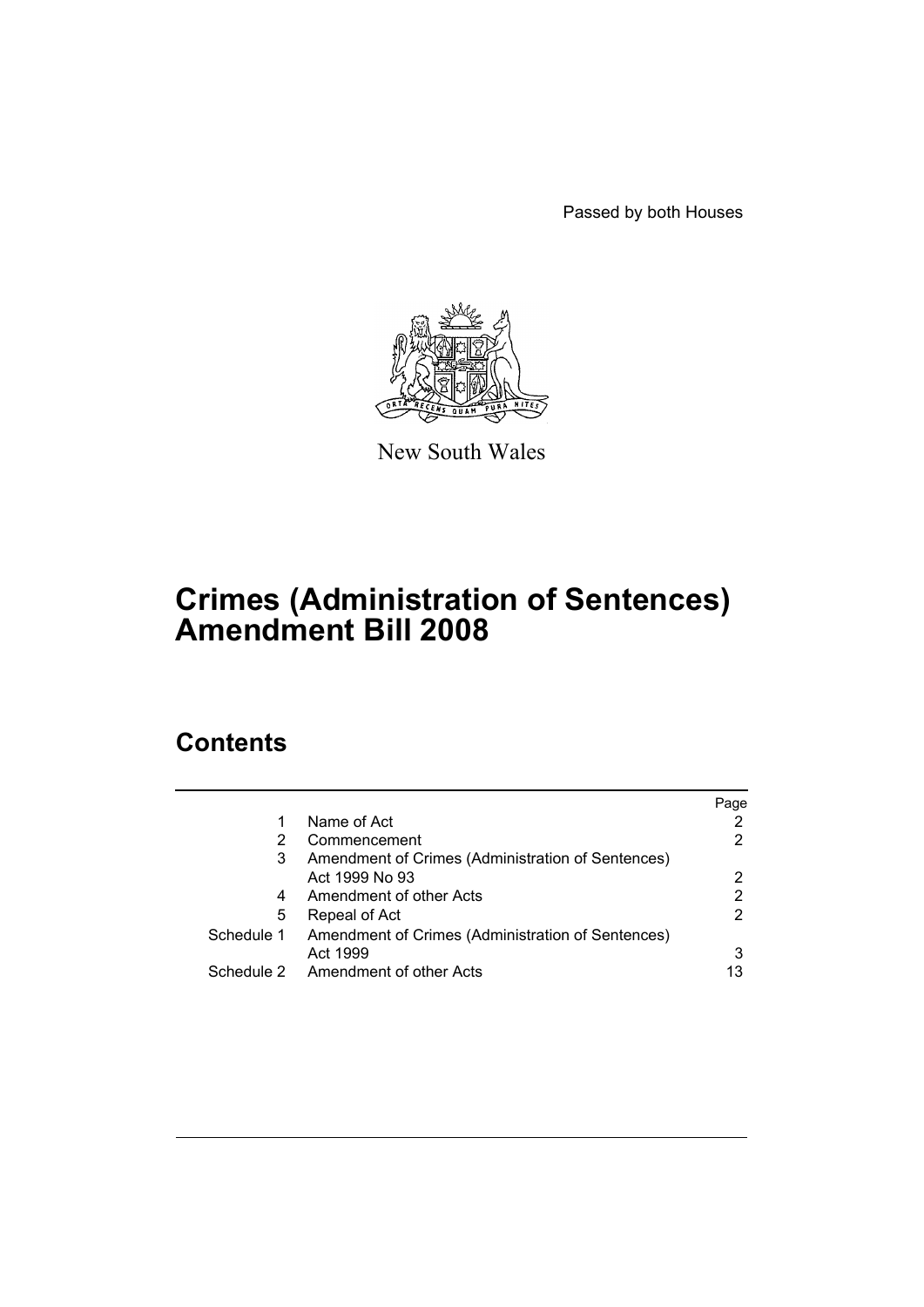*I certify that this PUBLIC BILL, which originated in the LEGISLATIVE COUNCIL, has finally passed the LEGISLATIVE COUNCIL and the LEGISLATIVE ASSEMBLY of NEW SOUTH WALES.*

*Legislative Council 2008* *Clerk of the Parliaments*



New South Wales

# **Crimes (Administration of Sentences) Amendment Bill 2008**

Act No , 2008

An Act to amend the *Crimes (Administration of Sentences) Act 1999* and certain other Acts to make further provision for the establishment, control and management of correctional centres and other residential facilities for offenders, the detention of offenders and the administration of sentences.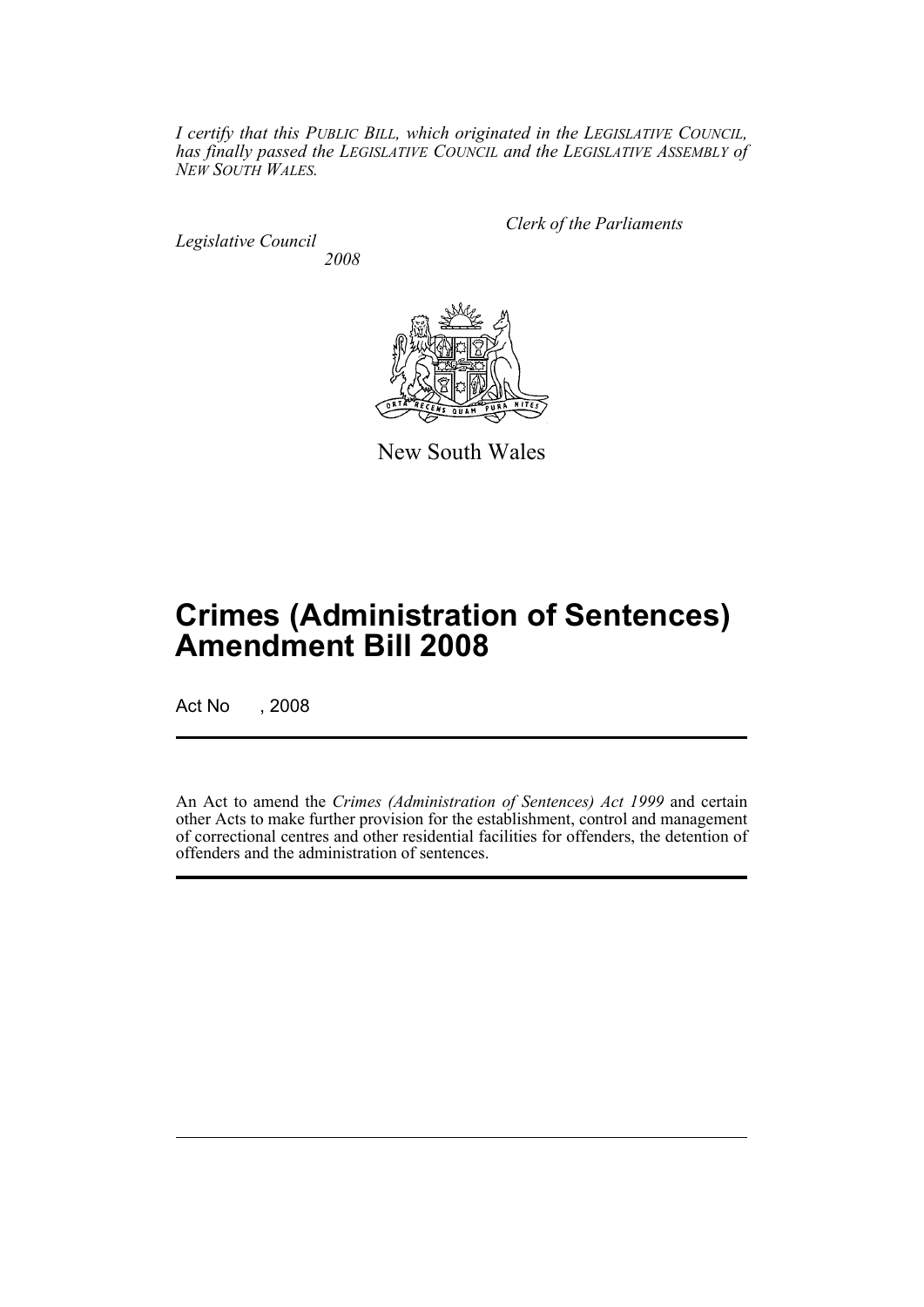# <span id="page-2-0"></span>**The Legislature of New South Wales enacts:**

# **1 Name of Act**

This Act is the *Crimes (Administration of Sentences) Amendment Act 2008*.

# <span id="page-2-1"></span>**2 Commencement**

This Act commences on a day or days to be appointed by proclamation.

# <span id="page-2-2"></span>**3 Amendment of Crimes (Administration of Sentences) Act 1999 No 93**

The *Crimes (Administration of Sentences) Act 1999* is amended as set out in Schedule 1.

# <span id="page-2-3"></span>**4 Amendment of other Acts**

The Acts specified in Schedule 2 are amended as set out in that Schedule.

# <span id="page-2-4"></span>**5 Repeal of Act**

- (1) This Act is repealed on the day following the day on which all of the provisions of this Act have commenced.
- (2) The repeal of this Act does not, because of the operation of section 30 of the *Interpretation Act 1987*, affect any amendment made by this Act.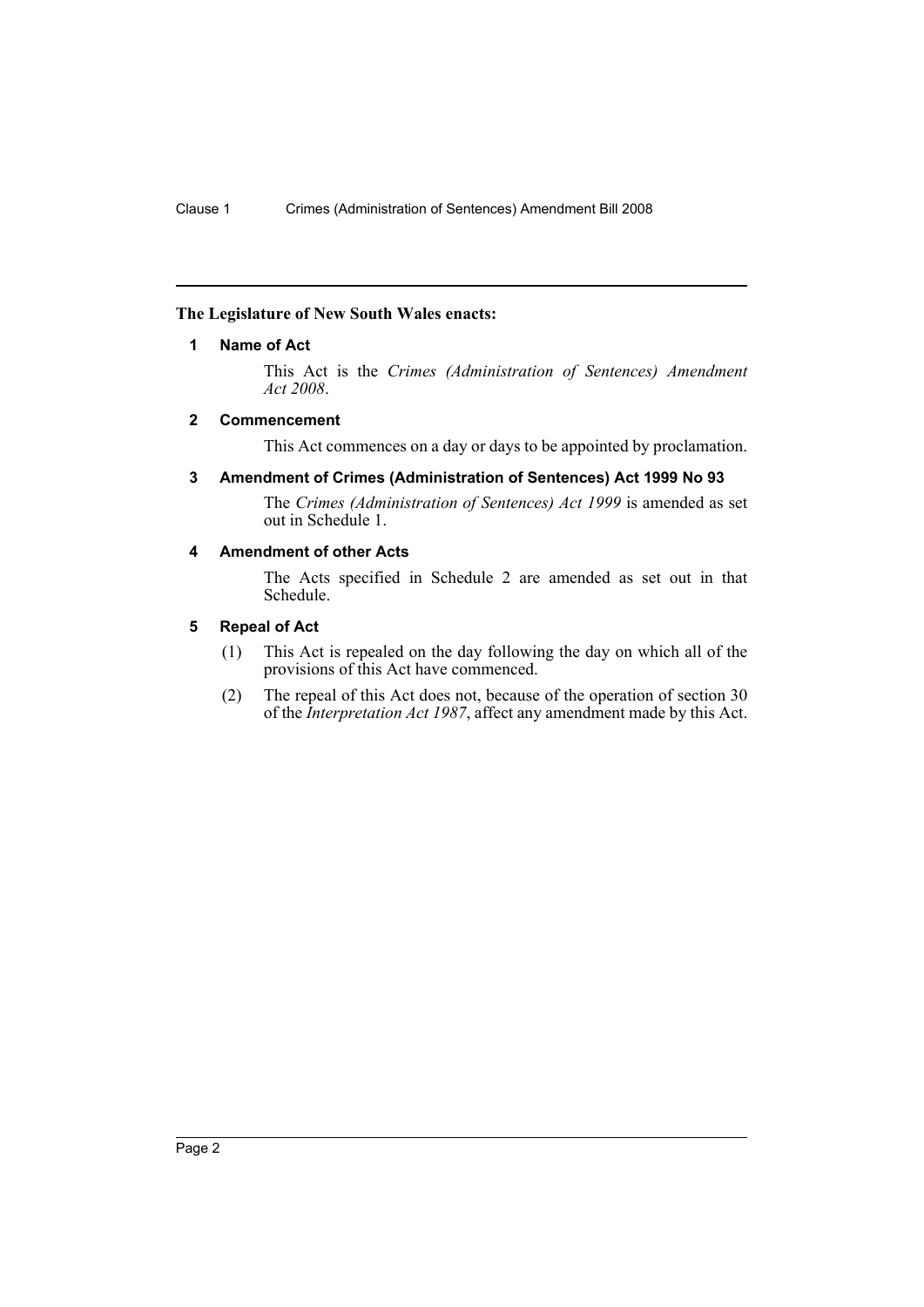Amendment of Crimes (Administration of Sentences) Act 1999 Schedule 1

# <span id="page-3-0"></span>**Schedule 1 Amendment of Crimes (Administration of Sentences) Act 1999**

(Section 3)

#### **[1] Section 3 Interpretation**

Omit "or (c1)" from the definition of *convicted inmate* in section 3 (1). Insert instead ",  $(c1)$ ,  $(d1)$  or  $(d2)$ ".

# **[2] Section 3 (1)**

Insert in alphabetical order:

*residential facility* means any premises declared to be a residential facility by a proclamation in force under section 236L.

# **[3] Section 4 Application of Part**

Insert after section 4 (1) (d1):

- (d2) any person who is the subject of a warrant under section 170 (1) (a) of the *Defence Force Discipline Act 1982* of the Commonwealth by which an authorised officer under that Act has committed the person to a correctional centre pursuant to a punishment of imprisonment imposed under that Act, and
- (d3) any person who is a detainee within the meaning of the *Migration Act 1958* of the Commonwealth and who is held in a correctional centre as referred to in paragraph (b) (ii) of the definition of *immigration detention* in section 5 of that Act, and

#### **[4] Section 4 (3)**

Omit "or  $(c1)$ ". Insert instead ",  $(c1)$ ,  $(d1)$  or  $(d2)$ ".

#### **[5] Section 6 Work performed by inmates**

Omit section 6 (2). Insert instead:

- (2) The general manager may direct a convicted inmate, or such classes or groups of convicted inmates as the Commissioner may from time to time determine, to carry out community service work, or any work for the Department or a public or local authority:
	- (a) within the correctional centre in which the inmate is imprisoned, or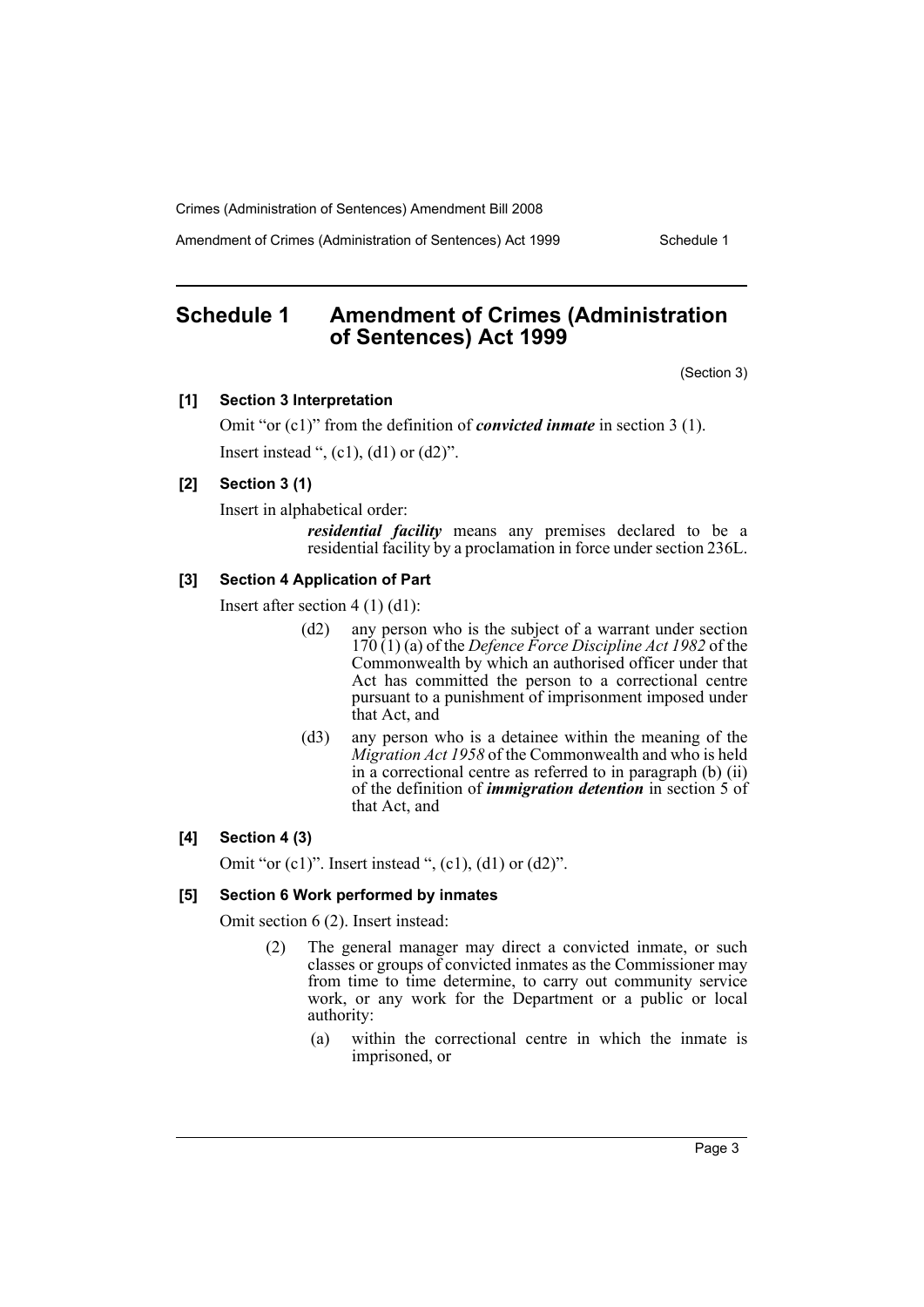Schedule 1 Amendment of Crimes (Administration of Sentences) Act 1999

- (b) within the correctional complex in which the inmate is imprisoned but outside the correctional centre, or
- (c) outside the correctional complex in which the inmate is imprisoned.

# **[6] Section 75 Confiscation of property**

Insert "destroyed or otherwise" after "to be" in section 75 (2).

#### **[7] Section 76A Inmates' money**

Insert "(other than money that it is unlawful for the inmate to acquire or retain possession of while in custody)" after "behalf" in section 76A  $(1)$  (c).

#### **[8] Section 79 Regulations**

Insert "(including money)" after "property" in section 79 (h).

# **[9] Section 79 (h2) and (h3)**

Omit section 79 (h2). Insert instead:

- (h2) the seizure, forfeiture and destruction or other disposal of any property (including money):
	- (i) brought into a correctional centre or correctional complex by any person in contravention of this Act, the regulations or any other law, or
	- (ii) found within, sent to or delivered to a correctional centre or correctional complex and that it is unlawful for an inmate to acquire or retain possession of under this Act, the regulations or any other law,
- (h3) the seizure, forfeiture and destruction or other disposal of any drug, or any thing reasonably suspected of being a drug:
	- (i) in the possession of an inmate, or
	- (ii) in the possession of any other person in a correctional centre or correctional complex, or
	- (iii) found within a correctional centre or correctional complex, or
	- (iv) sent to or delivered to a correctional centre or correctional complex,

# **[10] Section 110 Duration of community service order**

Insert after section 110 (a):

(b) until the expiry of the relevant maximum period, or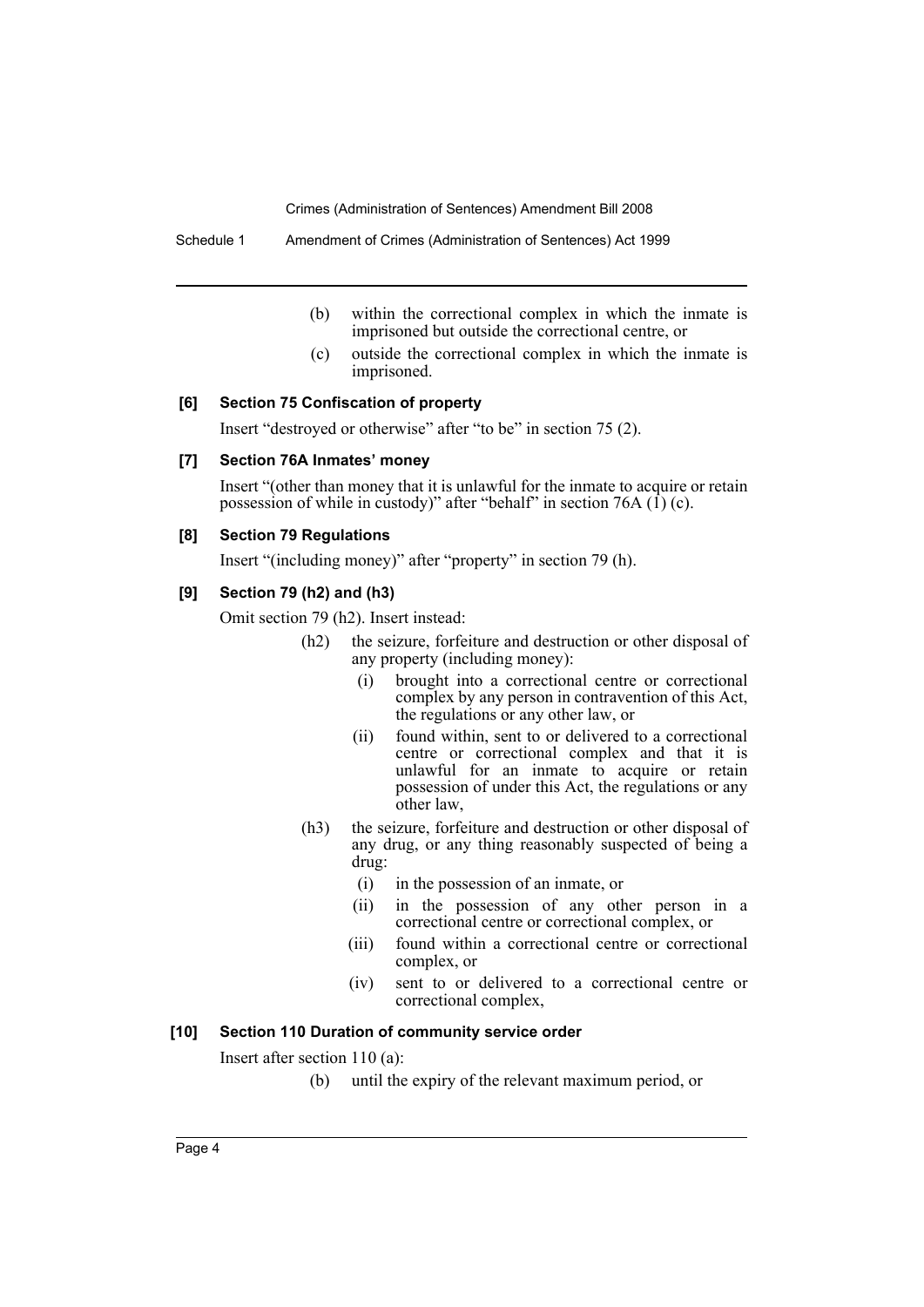# **[11] Section 110 (2)**

Insert at the end of section 110:

(2) This section is subject to section 114.

#### **[12] Section 114 Extension of period of community service order**

Insert after section 114 (1):

(2) Such an application may be made even if the relevant maximum period for the community service order has expired.

# **[13] Section 114 (4)**

Insert after section 114 (3):

- (4) If an application to the Local Court for an extension of the relevant maximum period is made:
	- (a) by the offender's assigned officer, or by the offender with the written consent of the offender's assigned officer, and
	- (b) before the expiry of the relevant maximum period,

the community service order is taken to remain in force, even if the relevant maximum period expires, until the application is determined by the Local Court.

#### **[14] Section 115 Revocation of community service orders**

Insert after section 115 (2A):

(2B) For the purpose only of determining an application under this section, a community service order is taken to be in force even if the relevant maximum period has expired.

#### **[15] Section 137A Consideration of parole in subsequent years**

Omit "the anniversary of an offender's parole eligibility date" from section 137A (1).

Insert instead "an offender's annual review date".

# **[16] Section 137A (1A)**

Insert after section 137A (1):

(1A) For the purposes of this section, an *offender's annual review date* occurs on each anniversary of the offender's parole eligibility date.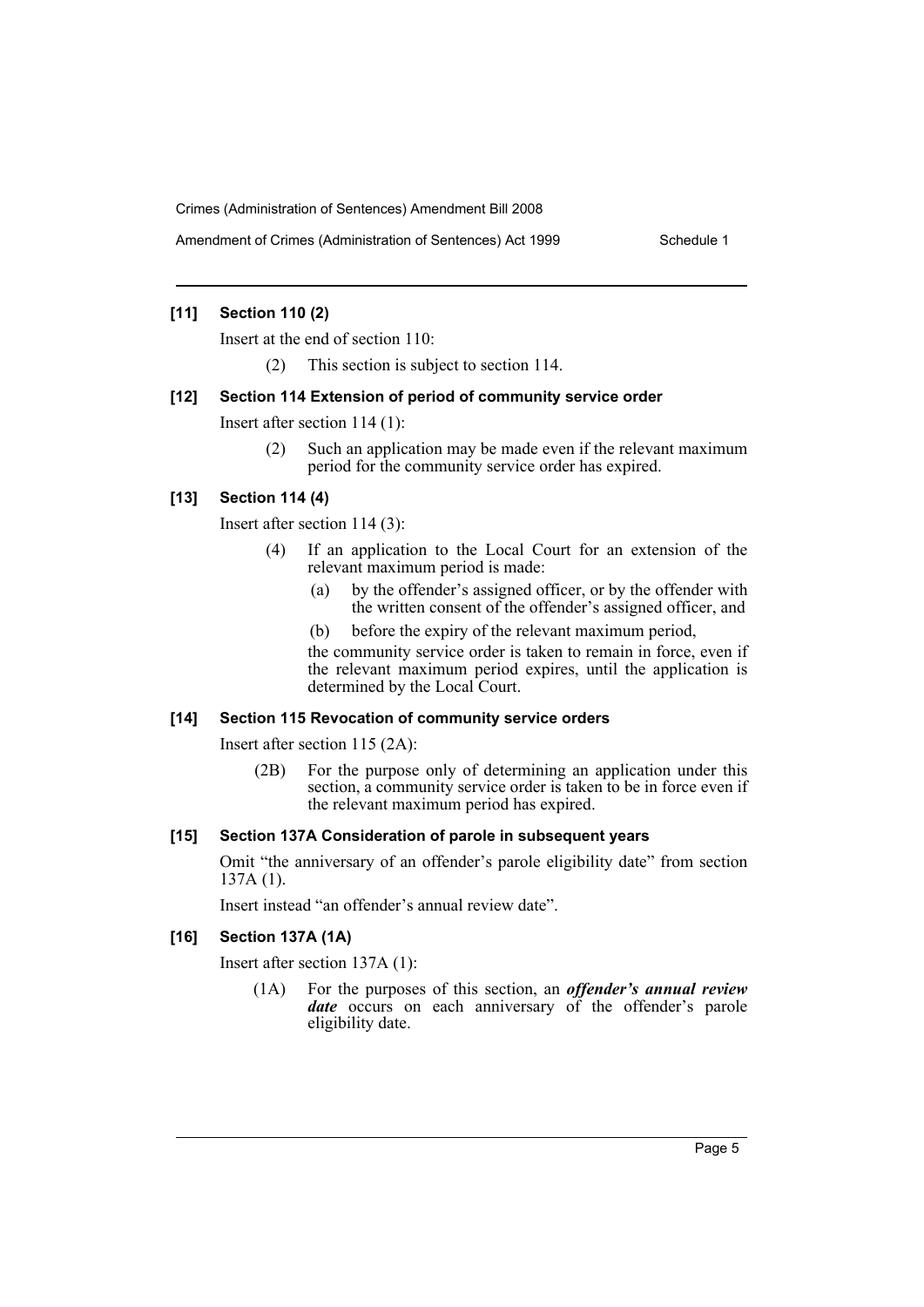Schedule 1 Amendment of Crimes (Administration of Sentences) Act 1999

# **[17] Section 137A (2)**

Omit "the anniversary of the offender's parole eligibility date".

Insert instead "the offender's annual review date".

# **[18] Section 138 Release of offender on parole**

Insert after section 138 (1AA) (a):

(a1) if the order is made following an application by the offender referred to in section 137A, and is made before the offender's annual review date (within the meaning of that section), a period beginning no earlier than the offender's annual review date and ending no later than 35 days after that date, and

# **[19] Section 143A Consideration of parole in subsequent years**

Omit "the anniversary of a serious offender's parole eligibility date" from section 143A (1).

Insert instead "an offender's annual review date".

#### **[20] Section 143A (1A)**

Insert after section 143A (1):

(1A) For the purposes of this section, an *offender's annual review* date occurs on each anniversary of the offender's parole eligibility date.

# **[21] Section 143A (2)**

Omit "the anniversary of the offender's parole eligibility date".

Insert instead "the offender's annual review date".

# **[22] Section 151 Release of serious offender on parole**

Insert after section 151 (1) (a):

(a1) if the order is made following an application by the offender referred to in section 143A, and is made before the offender's annual review date (within the meaning of that section), a period beginning no earlier than the offender's annual review date and ending no later than 35 days after that date, and

#### **[23] Section 193A Access to documents held by Parole Authority**

Insert ", or a victim's authorised agent," after "serious offender" in section 193A (2).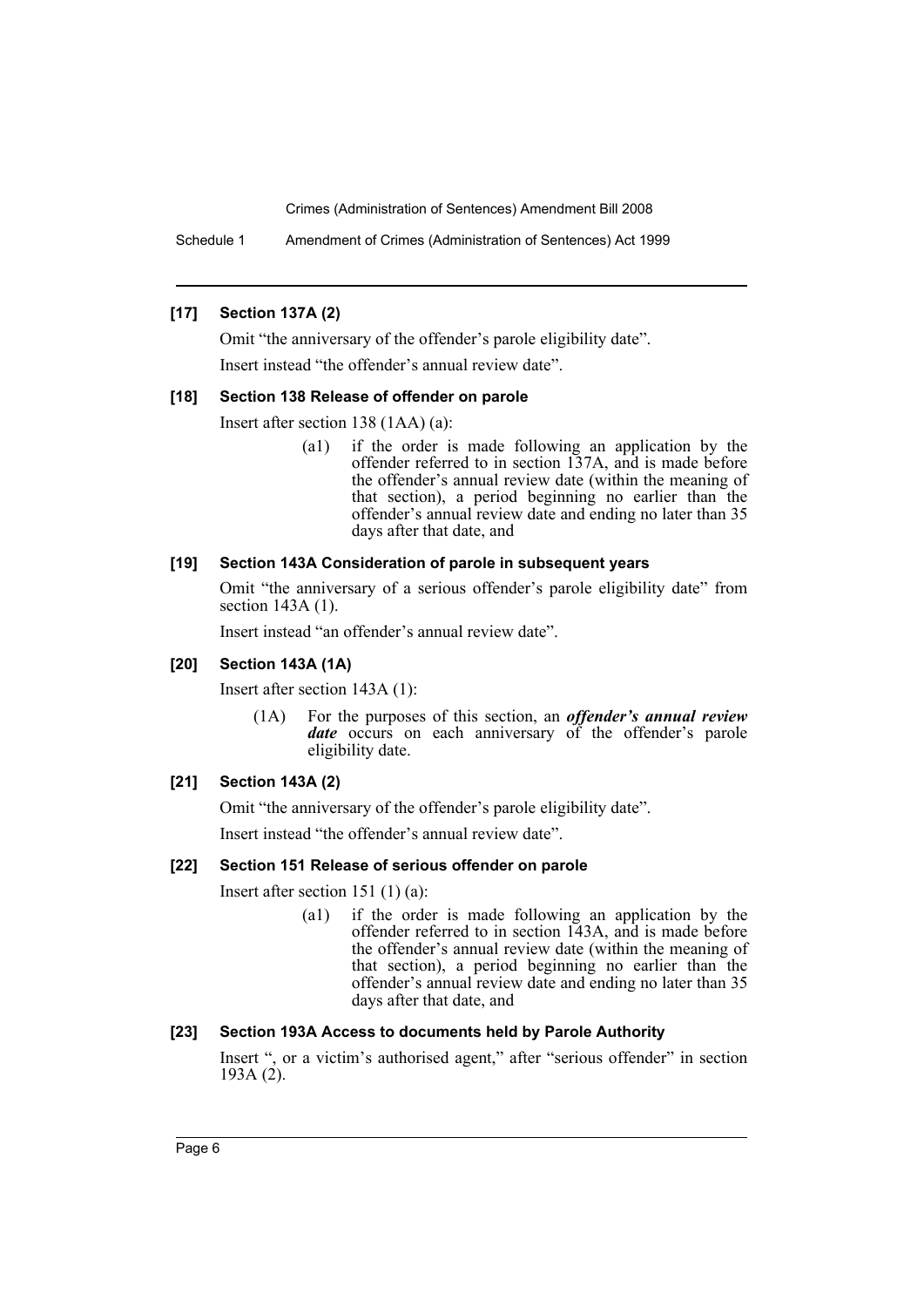# **[24] Section 193A (3) and (4)**

Insert after section 193A (2):

- (3) In this section, *authorised agent* means a person who is authorised in writing by a victim and by the Commissioner to act as agent for that victim.
- (4) A victim may revoke an authorisation under this section at any time by notice in writing to the Commissioner.

#### **[25] Section 197 Functions of Review Council**

Omit section 197 (3).

#### **[26] Section 197A**

Insert after section 197:

#### **197A Review Council constituted by Chairperson alone in certain circumstances**

- (1) The regulations may require any of the Review Council's functions under Division  $\overline{2}$  (Segregated and protective custody) of Part 2, in relation to a specified class of inmate, to be exercised by the Chairperson.
- (2) Accordingly, in such a case, the Review Council is taken to be constituted by the Chairperson alone.
- (3) Any functions of the Review Council under Division 2 of Part 2 that are not required by the regulations to be exercised by the Chairperson may be delegated by the Review Council to the Chairperson or a judicial member nominated by the Chairperson.

#### **[27] Section 232 Commissioner**

Omit "and periodic detention centres" from section 232 (1) (a).

Insert instead ", periodic detention centres and residential facilities".

#### **[28] Section 236E Definitions**

Insert in alphabetical order in section 236E (1):

*steroid* means anabolic and androgenic steroidal agents included in Schedule 4 of the Poisons List under the *Poisons and Therapeutic Goods Act 1966*.

**[29] Section 236F Testing of staff for alcohol, prohibited drugs and steroids**  Insert "or steroids" after "drugs" wherever occurring in section 236F (1) (b) and (3) (b).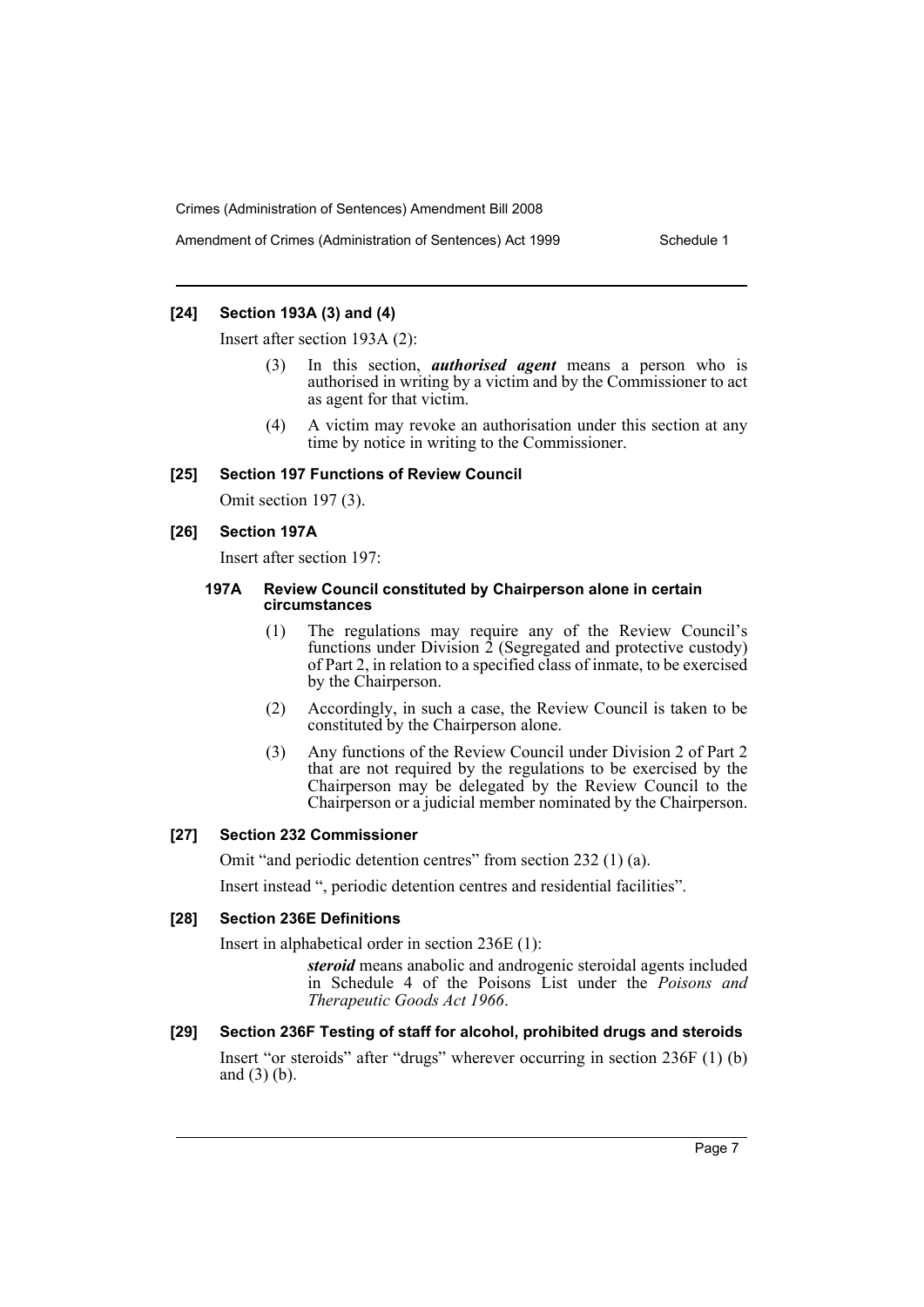Schedule 1 Amendment of Crimes (Administration of Sentences) Act 1999

#### **[30] Section 236H Protection from liability**

Insert "or steroid" after "drug" in section 236H (1).

#### **[31] Section 236I Regulations**

Insert "or steroids" after "drugs" wherever occurring in section 236I (e), (g) and  $(k)$ .

### **[32] Part 11, Division 7**

Insert after Division 6:

# **Division 7 Residential facilities**

# **236L Residential facilities**

- (1) The Governor may, by proclamation, declare any premises specified or described in the proclamation to be a residential facility for the purposes of this Act.
- (2) The Governor may, by the proclamation by which any premises are declared to be a residential facility or by a subsequent proclamation, give a name to the residential facility.
- (3) The Governor may, by proclamation, vary or revoke any proclamation under this section.

# **236M Accommodation of offenders in residential facilities**

- (1) The Commissioner may approve the use of a residential facility for any of the following purposes:
	- (a) accommodating inmates (or an approved class of inmates) prior to release from custody,
	- (b) accommodating other persons who are the subject of non-custodial orders (referred to as *non-custodial residents*).
- (2) Part 2, and the regulations relating to that Part, apply to a residential facility in the same way as they apply to a correctional centre, subject to this section and any modifications prescribed by the regulations.
- (3) For the purposes of the application of Part 2 to a residential facility:
	- (a) a reference in that Part to an inmate includes an inmate residing in a residential facility, but does not include a non-custodial resident, and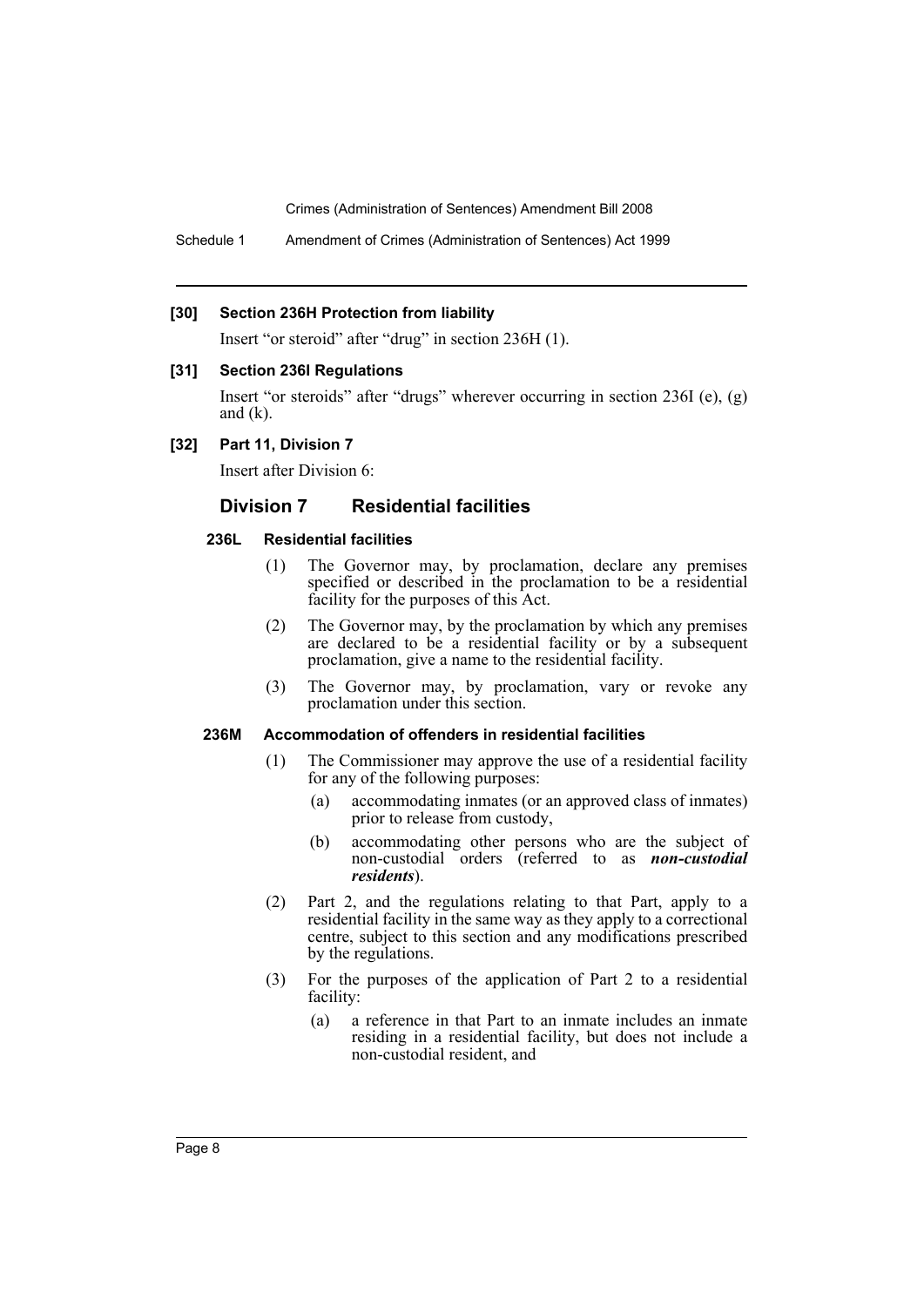Amendment of Crimes (Administration of Sentences) Act 1999 Schedule 1

- (b) a reference in that Part to the general manager of a correctional centre is taken to be a reference to the manager of the residential facility, and
- (c) the functions of a Visiting Magistrate under that Part with respect to a residential facility may be exercised by any Visiting Magistrate appointed under section 227.
- (4) The regulations may provide for the application to residential facilities of other provisions of this Act that apply in respect of correctional centres.
- (5) In this section, a *non-custodial order* means an order under Division 3 of Part 2 of the *Crimes (Sentencing Procedure) Act 1999* or a parole order.

#### **236N Managers of residential facilities**

- (1) A manager of each residential facility is to be employed under Chapter 1A of the *Public Sector Employment and Management Act 2002*.
- (2) The manager of a residential facility:
	- (a) has the care, direction, control and management of the residential facility, and
	- (b) has all other functions conferred or imposed on the manager by or under this or any other Act or law.
- (3) In the exercise of the functions referred to in subsection (2) (a) and (b), the manager is subject to the direction and control of the Commissioner.
- (4) The manager of a residential facility may delegate to any person any of the manager's functions, other than this power of delegation and other than any function delegated to the manager by the Commissioner.

#### **236O Residential facility officers**

- (1) The Commissioner may appoint any member of staff of the Department to supervise persons residing at a residential facility or to exercise other functions in relation to a residential facility (referred to as a *residential facility officer*).
- (2) The functions of residential facility officers are to be as determined from time to time by the Commissioner.
- (3) Those functions may include functions of a correctional officer.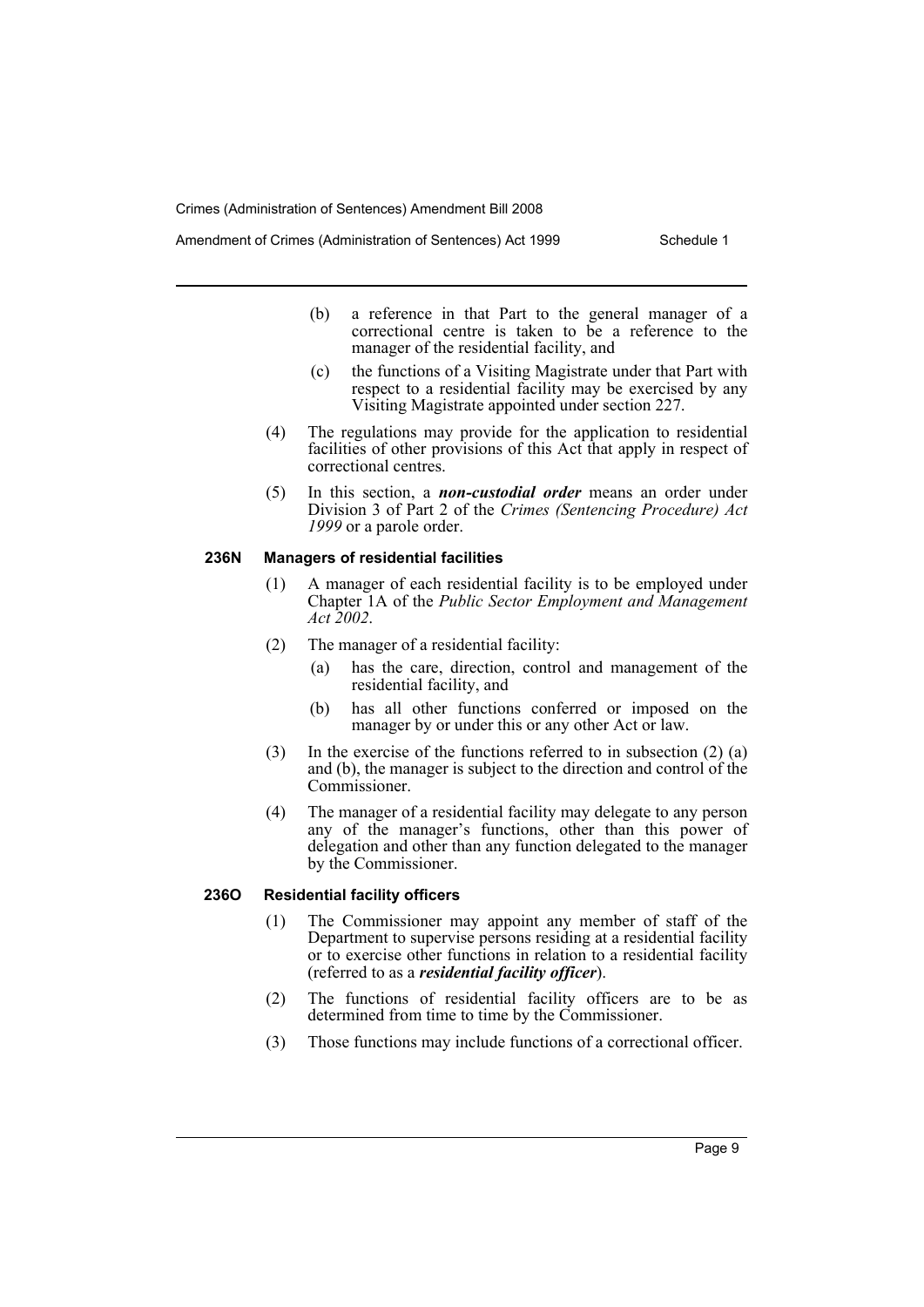Schedule 1 Amendment of Crimes (Administration of Sentences) Act 1999

- (4) To the extent that the functions of a residential facility officer include the functions of a correctional officer, the residential facility officer has all the immunities of a correctional officer.
- (5) A residential facility officer may exercise a function of a correctional officer only in respect of the residential facility where the residential facility officer is employed.
- (6) Residential facility officers must at all times exercise their functions in such manner as the Commissioner, having regard to current circumstances, may from time to time direct.
- (7) A residential facility officer may be appointed as a compliance and monitoring officer under section 235G in relation to any offenders (within the meaning of that section) who are residing in the residential facility.

#### **[33] Section 252 Places where persons in custody may be kept during transfer**

Insert at the end of the section:

- (2) If a person being transferred is under the age of 18 years, the person may also be accommodated in a detention centre (within the meaning of the *Children (Detention Centres) Act 1987*) if it is necessary or convenient to do so.
- (3) A person detained in a detention centre under this section is taken to be a detainee (within the meaning of the *Children (Detention Centres) Act 1987*), as if the person were a person on remand, for the period during which the person is detained in a detention centre under this section.

# **[34] Section 260 Evidentiary certificates**

Insert ", or in the custody of the manager of a residential facility" after "periodic detention centre" in section 260 (a).

# **[35] Section 261 Address of warrant**

Insert after section 261 (5):

(6) This section applies in respect of a residential facility and a manager of a residential facility in the same way as it applies to a correctional centre and a general manager of a correctional centre.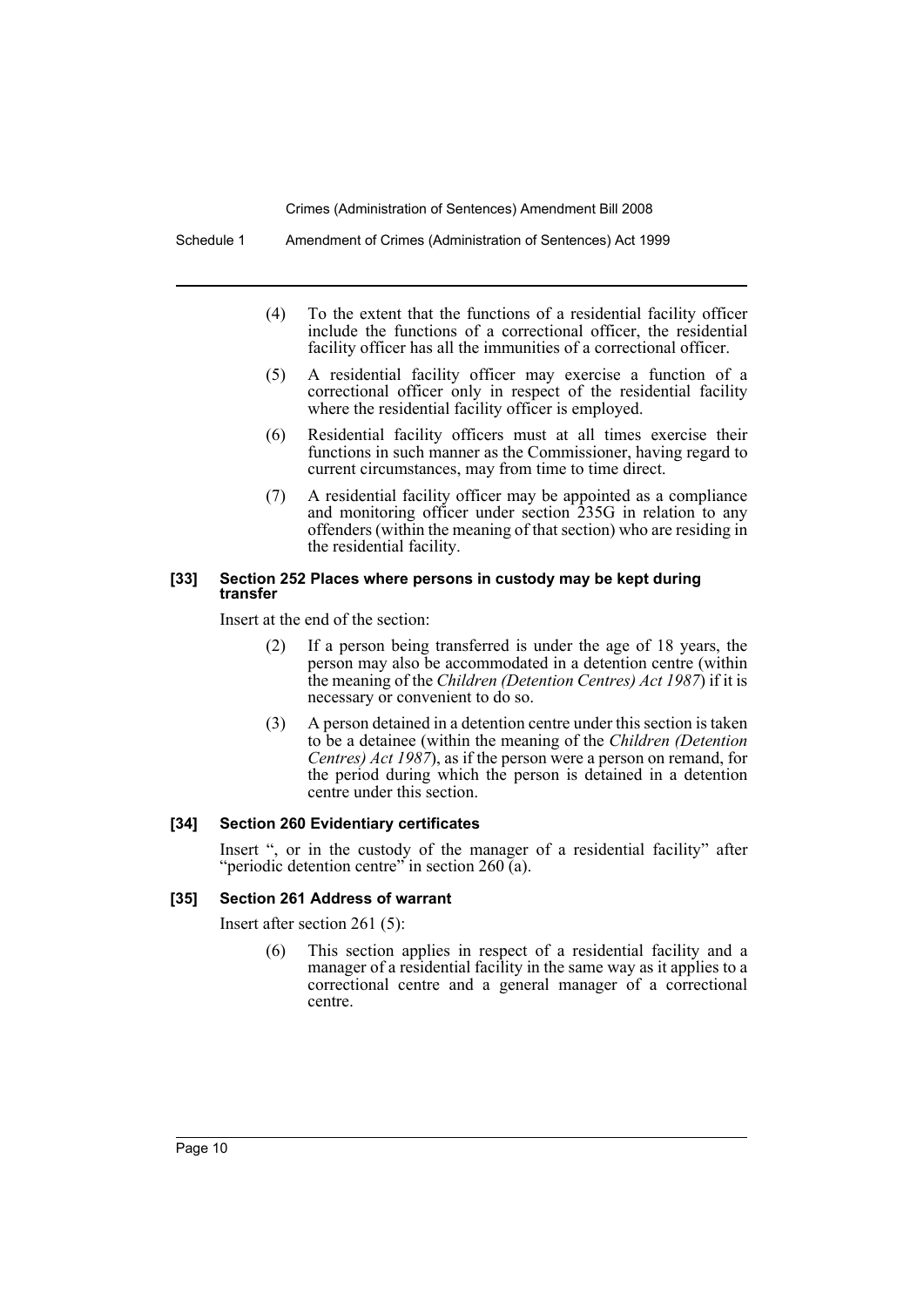# **[36] Schedule 1 Parole Authority**

Omit "3 years" from clause 4.

Insert instead "a period (not exceeding 3 years) specified in the member's instrument of appointment".

#### **[37] Schedule 1, clause 14**

Omit "4" wherever occurring in clause 14 (1) and (2). Insert instead "2".

# **[38] Schedule 5 Savings, transitional and other provisions**

Insert at the end of clause 1 (1):

*Crimes (Administration of Sentences) Amendment Act 2008*

# **[39] Schedule 5**

Insert with appropriate Part and clause numbering at the end of the Schedule:

# **Part Provisions consequent on enactment of Crimes (Administration of Sentences) Amendment Act 2008**

#### **Definition**

In this Part, *amending Act* means the *Crimes (Administration of Sentences) Amendment Act 2008*.

#### **Community service orders**

An amendment made to Subdivision 1 or 3 of Division 1 of Part 5 of this Act by the amending Act extends to a community service order made before the commencement of the amendment but does not extend to an application for an extension of the relevant maximum period made before the commencement of the amendment.

#### **Parole orders**

An amendment made to Subdivision 2 or 3 of Division 2 of Part 6 of this Act by the amending Act applies only to an order made by the Parole Authority on or after the commencement of the amendment.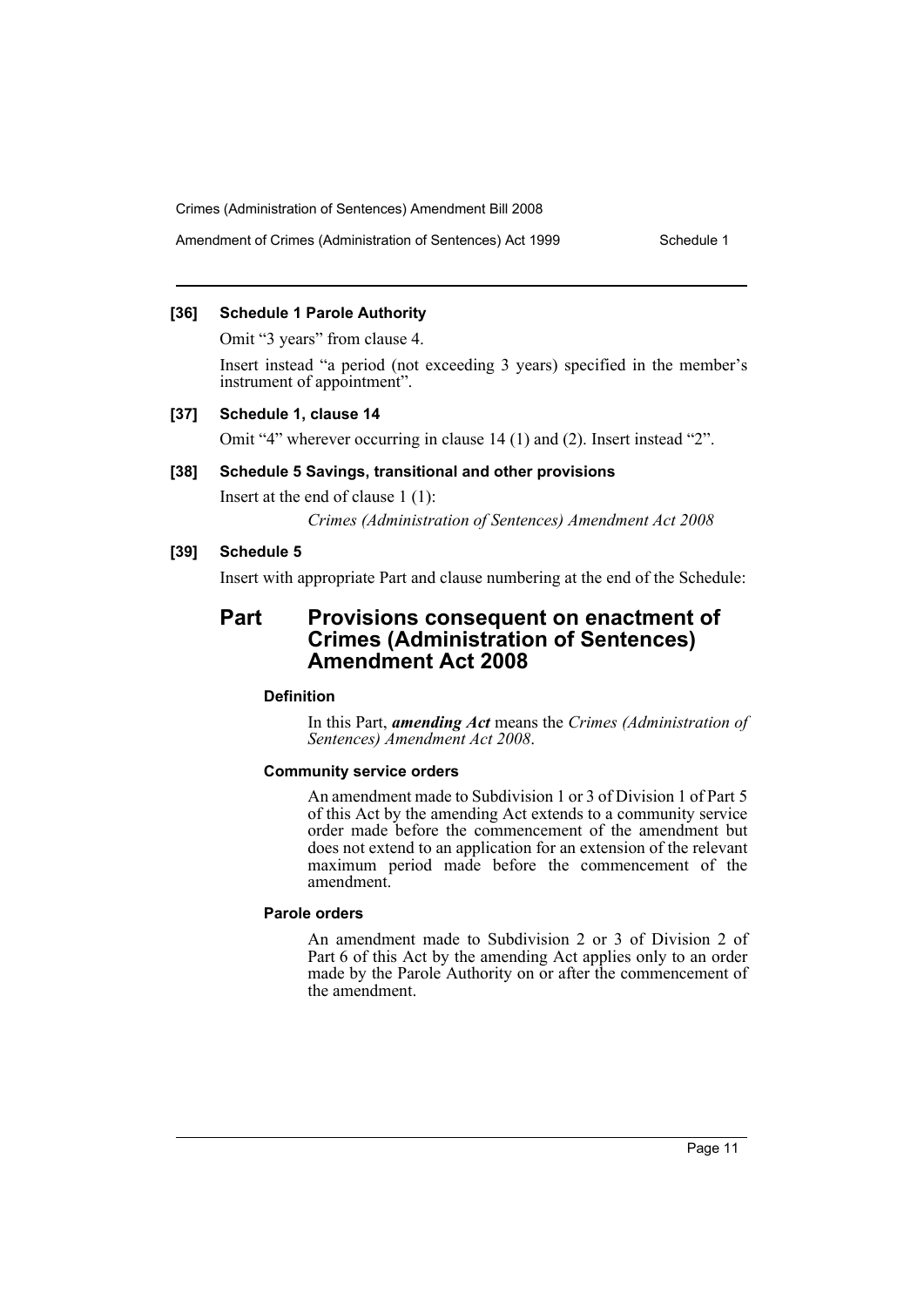Schedule 1 Amendment of Crimes (Administration of Sentences) Act 1999

# **Term of office for appointed members of Parole Authority**

An appointed member who was appointed before, and who held office immediately before, the commencement of the amendment made to clause 4 of Schedule 1 by the amending Act, is taken to have been appointed for a period of 3 years from the date of the member's original appointment (or most recent re-appointment, if applicable).

# **Delegation of Review Council functions**

Any delegation made under section 197 (3) that was in force immediately before the repeal of that subsection by the amending Act, is taken, on that repeal, to be a delegation made under section 197A (3), as inserted by the amending Act.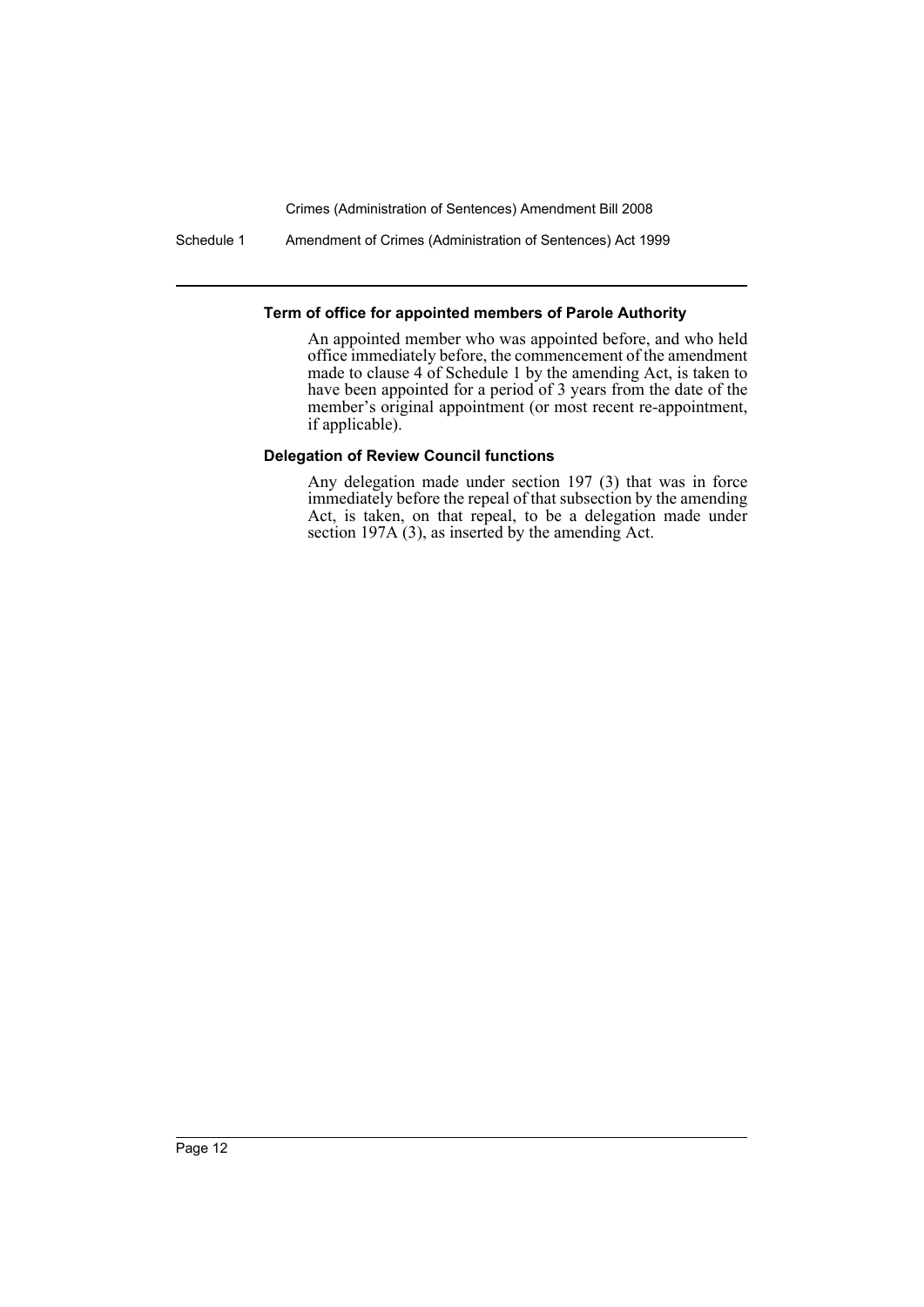Amendment of other Acts **Schedule 2** and the 2 and 2 and 2 and 2 and 2 and 2 and 2 and 2 and 2 and 2 and 2 and 2 and 2 and 2 and 2 and 2 and 2 and 2 and 2 and 2 and 2 and 2 and 2 and 2 and 2 and 2 and 2 and 2 and 2 and 2 a

# <span id="page-13-0"></span>**Schedule 2 Amendment of other Acts**

(Section 4)

# **2.1 Children (Detention Centres) Act 1987 No 57**

- **[1] Section 9A Certain persons not to be detained in detention centres** Insert "or order" after "arrest warrant" in section 9A (2).
- **[2] Section 9A (2) (d)**

Omit "his or her arrest". Insert instead "a warrant issued".

# **[3] Section 9A (2) (f) and (g)**

Insert at the end of section 9A (2) (e):

, or

- (f) a warrant issued under section  $172A(1)$  (b),  $180(1)$  (b) or 181 (1) (a) of the *Crimes (Administration of Sentences) Act 1999*, or
- (g) an order or warrant issued under section 38.

#### **[4] Section 29 Application of Crimes (Administration of Sentences) Act 1999 to detainees**

Insert at the end of the section:

(2) If a detainee who is being detained as a result of the revocation or suspension of a parole order by the Children's Court is transferred to a correctional centre, this section (subsection (1) (a) excluded) continues to apply in relation to the parole order as if the transferred detainee were still a detainee. Accordingly, the Children's Court is to continue to exercise the functions of the Parole Authority under Division 4 of Part 7 of the *Crimes (Administration of Sentences) Act 1999* with respect to the detainee's parole order.

#### **[5] Section 38 Arrest of escapees etc**

Insert after section 38 (6):

(7) This section is subject to section 9A.

**Note.** Under section 9A, a person who is of or above the age of 18 years who is arrested under this section is not to be detained in a detention centre. Part 13 of the *Crimes (Administration of Sentences) Act 1999* provides that such a person may be detained in a correctional centre.